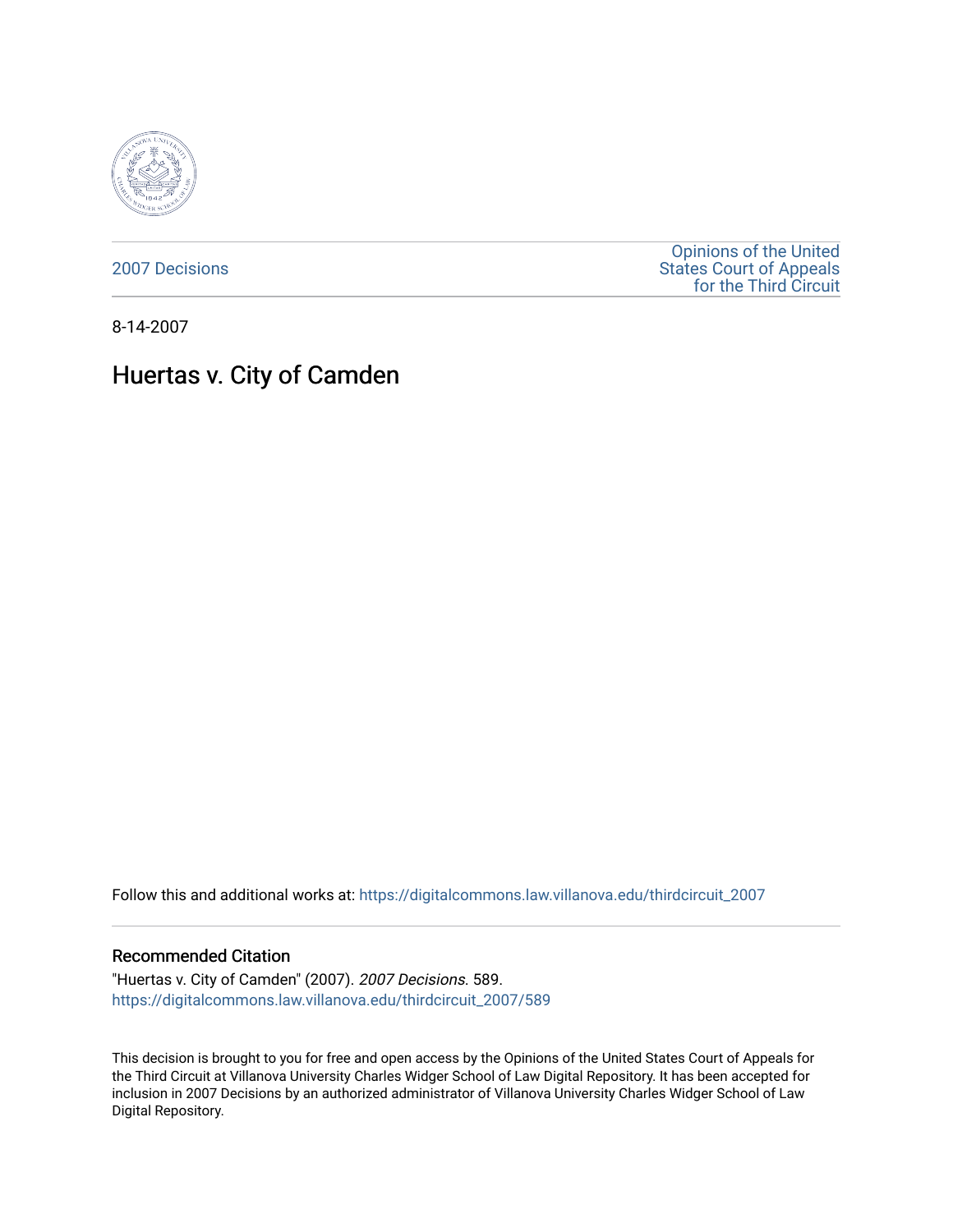## NOT PRECEDENTIAL

# UNITED STATES COURT OF APPEALS FOR THE THIRD CIRCUIT

l

 $\overline{a}$ 

 $\overline{a}$ 

 $\overline{a}$ 

l

 $\overline{\phantom{a}}$ 

Nos. 07-1531 & 07-1643

# HECTOR L. HUERTAS, ON BEHALF OF HIMSELF AND ALL OTHERS SIMILARLY SITUATED

v.

CITY OF CAMDEN; LUIS PASTORIZA, City of Camden Clerk; GWENDOLYN FAISON, Mayor; ALI SLOAN-EL, City Councilman; CYRUS P. SAXON, Grants Administrator; FRANK FULBROOK, Member City Democratic Committee

Hector L. Huertas,

Appellant

On Appeal From the United States District Court For the District of New Jersey (D.N.J. Civ. No. 05-cv-05375) District Judge: Honorable Jerome B. Simandle

Submitted Under Third Circuit LAR 34.1(a) August 10, 2007

Before: FISHER, ALDISERT, and WEIS, CIRCUIT JUDGES.

(Filed: August 14, 2007)

**OPINION**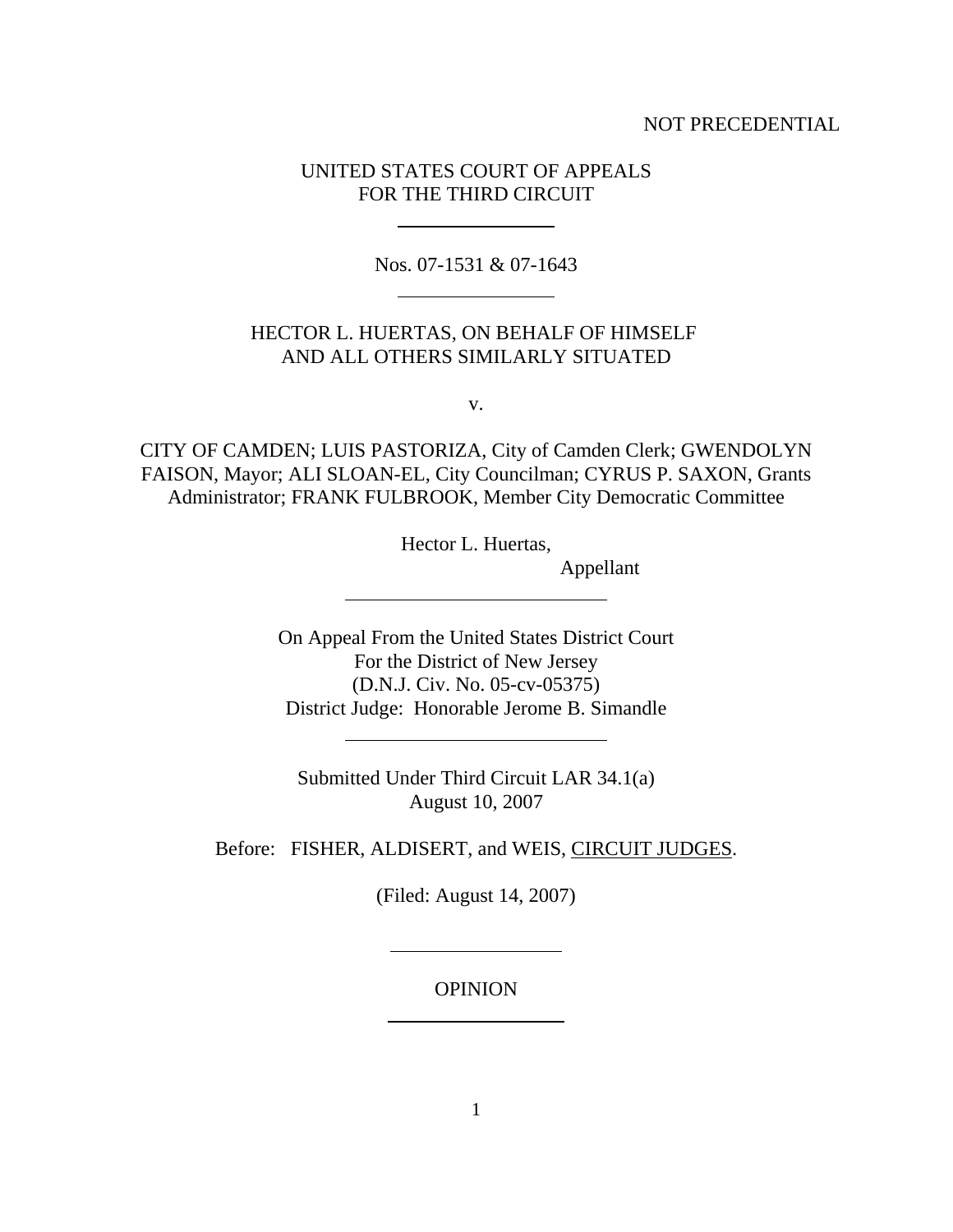#### PER CURIAM

Hector L. Huertas appeals pro se from the final judgment of the District Court and several of its interlocutory orders. For the reasons that follow, we will affirm.<sup>1</sup>

I.

Huertas is an Hispanic individual registered to vote in Camden, New Jersey. In his Amended Complaint, he alleges that the city and certain city officials have sought to "dilute" the Hispanic vote in two ways. First, Huertas claims that Camden has adopted a majority-vote/runoff requirement that will have the effect of ensuring that African-American candidates dominate city elections. Second, he claims that the city has approved a residential redevelopment plan for its Cramer Hill section. According to Huertas, that section is primarily Hispanic, and the redevelopment might have the effect of displacing Hispanic voters from Camden. On the basis of these allegations, Huertas sought declaratory and injunctive relief under 42 U.S.C. §§ 1971, 1973, 1983 and 1988.

By order entered September 25, 2006, the District Court (1) granted defendants' motion to dismiss the Cramer Hill redevelopment claim for lack of standing, but allowed the runoff claim to proceed, and (2) denied three motions that Huertas had filed seeking to further amend his complaint. By order entered February 16, 2007, the District Court denied three of Huertas's motions pertaining solely to his remaining runoff

<sup>&</sup>lt;sup>1</sup> Huertas has filed a motion seeking to compel appellees to return the appendix that he served on them. Huertas has not cited any authority authorizing us to issue such an order, and we are aware of none. Accordingly, that motion is denied.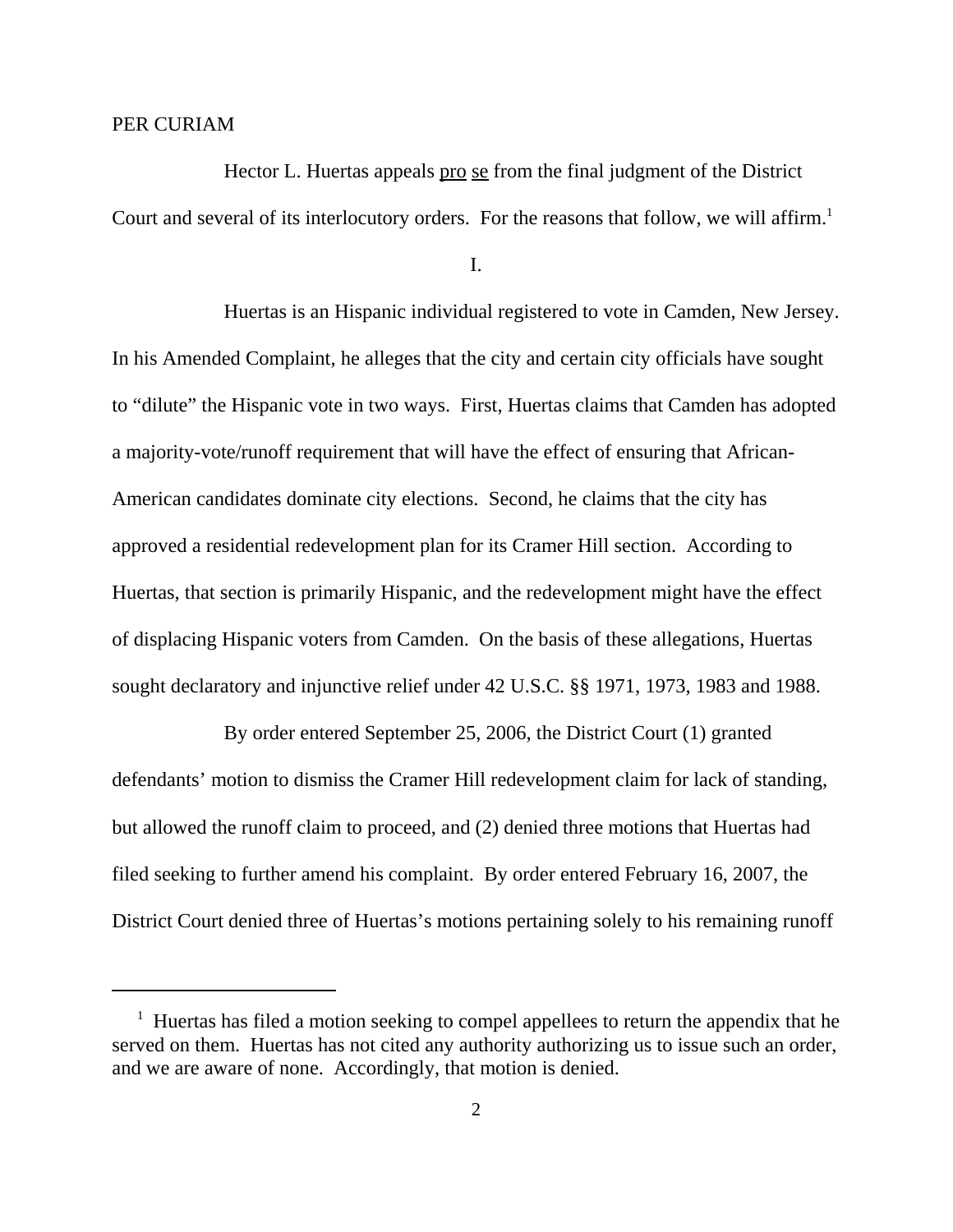claim: (1) a motion for judgment on the pleadings; (2) a motion to strike defendants' affirmative defenses; and (3) a motion to preliminarily enjoin the city from using the procedure. Huertas filed a notice of appeal on February 20, 2007, from the February 16 order.

On February 26, 2007, a Magistrate Judge held a conference on Huertas's motion to compel discovery and recover costs as a discovery sanction. The Magistrate Judge ordered defendants to produce certain discovery, but denied the request for sanctions. Huertas then stated that he wanted to voluntarily dismiss the case with prejudice, provided that defendants not seek costs from him. Defendants' counsel conducted a colloquy on this issue, and the proceeding is transcribed. On February 28, 2007, the District Court entered an order dismissing the case with prejudice pursuant to Fed. R. Civ. P. 41(a)(2). Huertas then filed a second notice of appeal, seeking to appeal that order as well as those discussed above. We have jurisdiction pursuant to 28 U.S.C. § 1291.

# II.

## A. The District Court's Jurisdiction

Huertas argues that the District Court lacked jurisdiction because his claims should have been heard by a three-judge District Court panel, which Huertas requested in his second motion to further amend his complaint. According to Huertas, a three-judge panel was required by the Voting Rights Act, 42 U.S.C. § 1971(g). As the District Court correctly noted, however, Huertas's claims do not fall within either that provision or the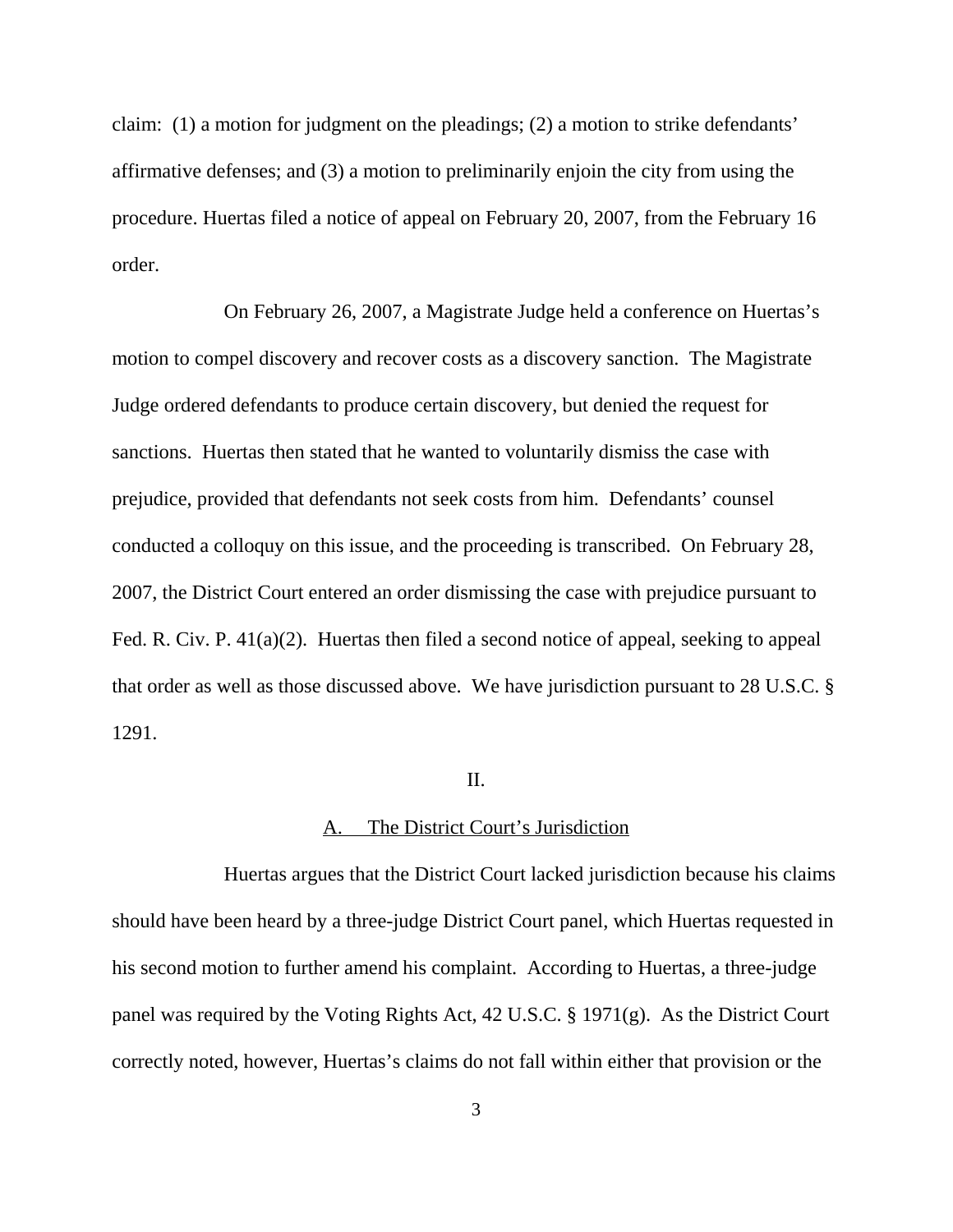general three-judge panel provisions codified at 28 U.S.C. § 2284. Thus, the District Court was neither required nor authorized to convene a three-judge panel to rule on Huertas's claims. Cf. Page v. Bartels, 248 F.3d 175, 185 (3d Cir. 2001) (explaining that § 2284 specifies the situations in which a three-judge panel is required).

#### B. The Voluntary Dismissal and the Orders of February 16 and 28

Huertas's voluntary dismissal raises another threshold question, this one regarding the scope of this appeal. "Generally, voluntary dismissals under Rule 41(a)(2) are not reviewable on appeal." Empire Volkswagen Inc. v. World-Wide Volkswagen Corp., 814 F.2d 90, 94 (2d Cir. 1987). See also United States v. Procter & Gamble Co., 356 U.S. 677, 680 (1958) (noting "the familiar rule that a plaintiff who has voluntarily dismissed his complaint may not sue out a writ of error"); United States v. Babbitt, 104 U.S. 767, 768 (1881) (explaining that rule is rooted in the doctrine of waiver) (cited in Procter & Gamble Co.). Huertas, however, challenges not merely the fact that his case was dismissed, but the allegedly-prejudicial process the District Court employed in dismissing it. We review that process for abuse of discretion, see Ferguson v. Eakle, 492 F.2d 26, 28-29 (3d Cir. 1974), and find none here.

According to Huertas, he requested that the dismissal be accomplished by written stipulation, but defendants' counsel and the District Court "ignored" this request by forcing a "colloquy procedure" on him. Huertas also argues that a stipulation was necessary to clarify that his voluntary dismissal was contingent on defendants not seeking costs against him. These arguments lack merit. Huertas expressly stated during the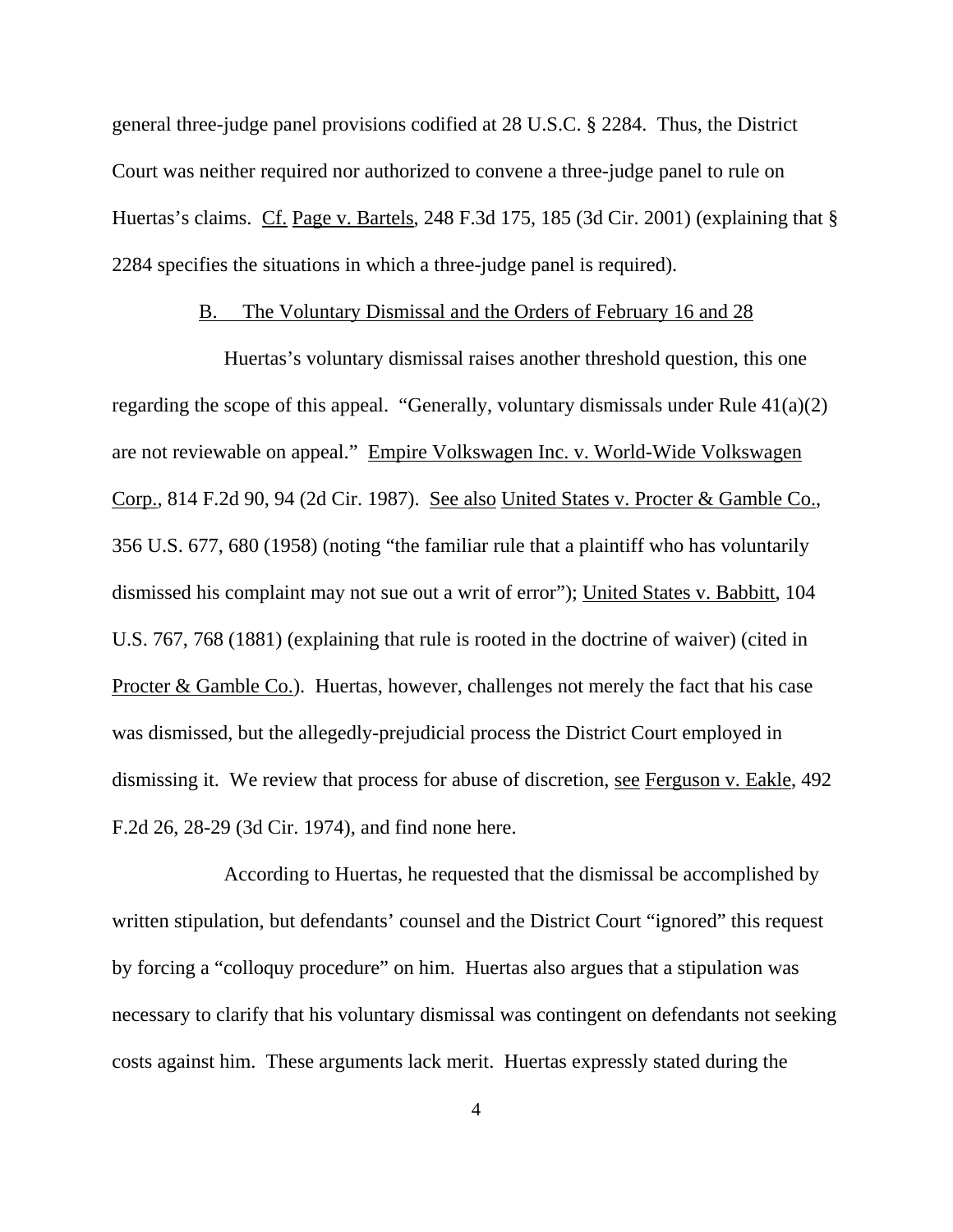hearing that he had "no objection" to the District Court entering an order of dismissal with prejudice on the basis of the colloquy without a separate stipulation. (Feb. 26, 2007) Trans. at 25:15-22.) Moreover, defendants' counsel expressly stated on the record that the city would not seek costs from Huertas. (Id. at 25:5-9.) Huertas thus has waived any challenge to this procedure, with which he has no real grievance to begin with.

Accordingly, the District Court did not abuse its discretion in entering the February 28 order. When Huertas requested the dismissal, his runoff claim was still pending, and none of the District Court's prior orders had effectively precluded that claim. Thus, Huertas has waived any further challenge to the dismissal of his runoff claim, including any challenge to the District Court's prior rulings on motions that related only to that claim. This means that Huertas has waived any challenge to the February 16 order.2

# C. The September 25 Order

That leaves the September 25 order, which dismissed Huertas's Cramer Hill redevelopment claim and denied his motions to further amend his complaint. Huertas's

<sup>&</sup>lt;sup>2</sup> Huertas first sought to appeal this order on February 20, before there was a final decision of the District Court. At that time, the only potentially-appealable aspect of the order was its denial of his motion for a preliminary injunction. See 28 U.S.C. § 1292(a). Huertas's subsequent voluntary dismissal with prejudice of the claim on which that motion was based might be characterized as having rendered moot his appeal from the denial of that motion, because there is no longer any possibility that he can show a likelihood of success on the merits.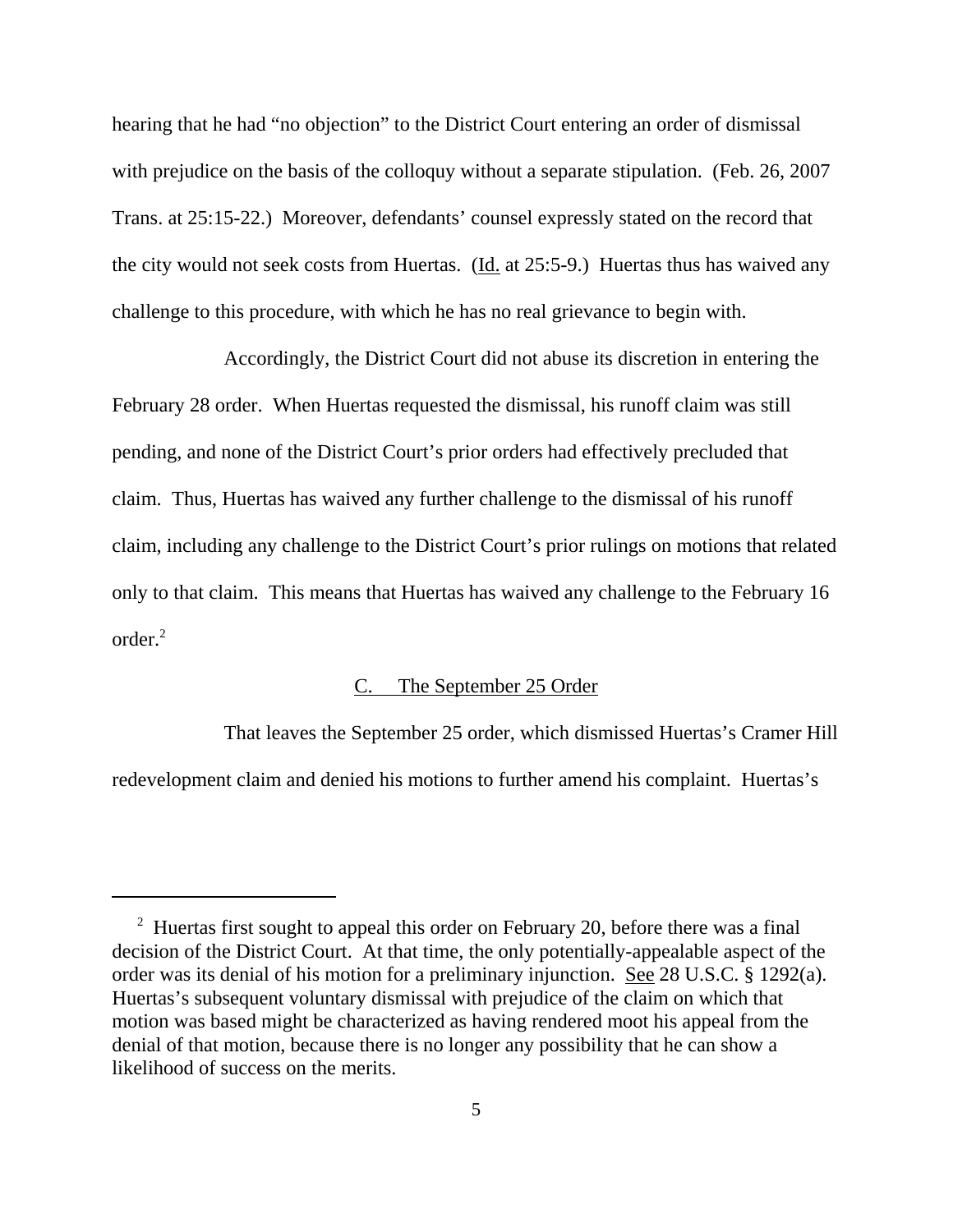voluntary dismissal of his suit arguably waived any challenge to those rulings as well.<sup>3</sup> Defendants, however, do not so argue, but instead address the challenge on the merits. Potential waiver is not a jurisdictional impediment to review, and Huertas (though an experienced litigator) is proceeding pro se. Thus, we have given him the benefit of the doubt and have reviewed his challenge to the September 25 order on the merits.4

Having done so, we agree with the District Court that Huertas lacks standing to bring this claim. Huertas is not a resident of Cramer Hill and does not argue that the proposed plan would affect him directly. Instead, his claim is that the proposed plan, if approved and implemented, might displace some indeterminate number of Hispanics from the city, and thus might have the effect of diluting the Hispanic vote. We agree with the District Court that this claim is purely speculative and that Huertas's alleged injury is thus too attenuated to confer Article III standing. See Taliaferro v.

<sup>&</sup>lt;sup>3</sup> Most Courts of Appeals have concluded that a voluntary dismissal with prejudice can be used as a vehicle to obtain immediate review of certain interlocutory orders. See, e.g., Trevino-Barton v. Pittsburgh Nat'l Bank, 919 F.2d 874, 878 (3d Cir. 1990). Here, however, Huertas never stated during the colloquy that he was dismissing his case to obtain immediate review of any prior ruling. Cf. Laczy v. Ross Adhesives, 855 F.2d 351, 354 (6th Cir. 1988) ("[O]ne who seeks to come within an exception to this rule [of nonappealability after a voluntary dismissal] should make his or her intentions known to the court and opposing parties."). Instead, he now argues that he dismissed his case for financial reasons and because he "felt defeated" by the Magistrate Judge's denial of his motion for sanctions. (Appellant's Br. at 8, 24, 39.)

 <sup>4</sup> We exercise plenary review over the District Court's dismissal of Huertas's claim for lack of standing, see Leuthner v. Blue Cross & Blue Shield of Ne. Pa., 454 F.3d 120, 124 (3d Cir. 2006), and review its denial of his motions to amend for abuse of discretion, see Garvin v. City of Phila., 354 F.3d 215, 219 (3d Cir. 2003).